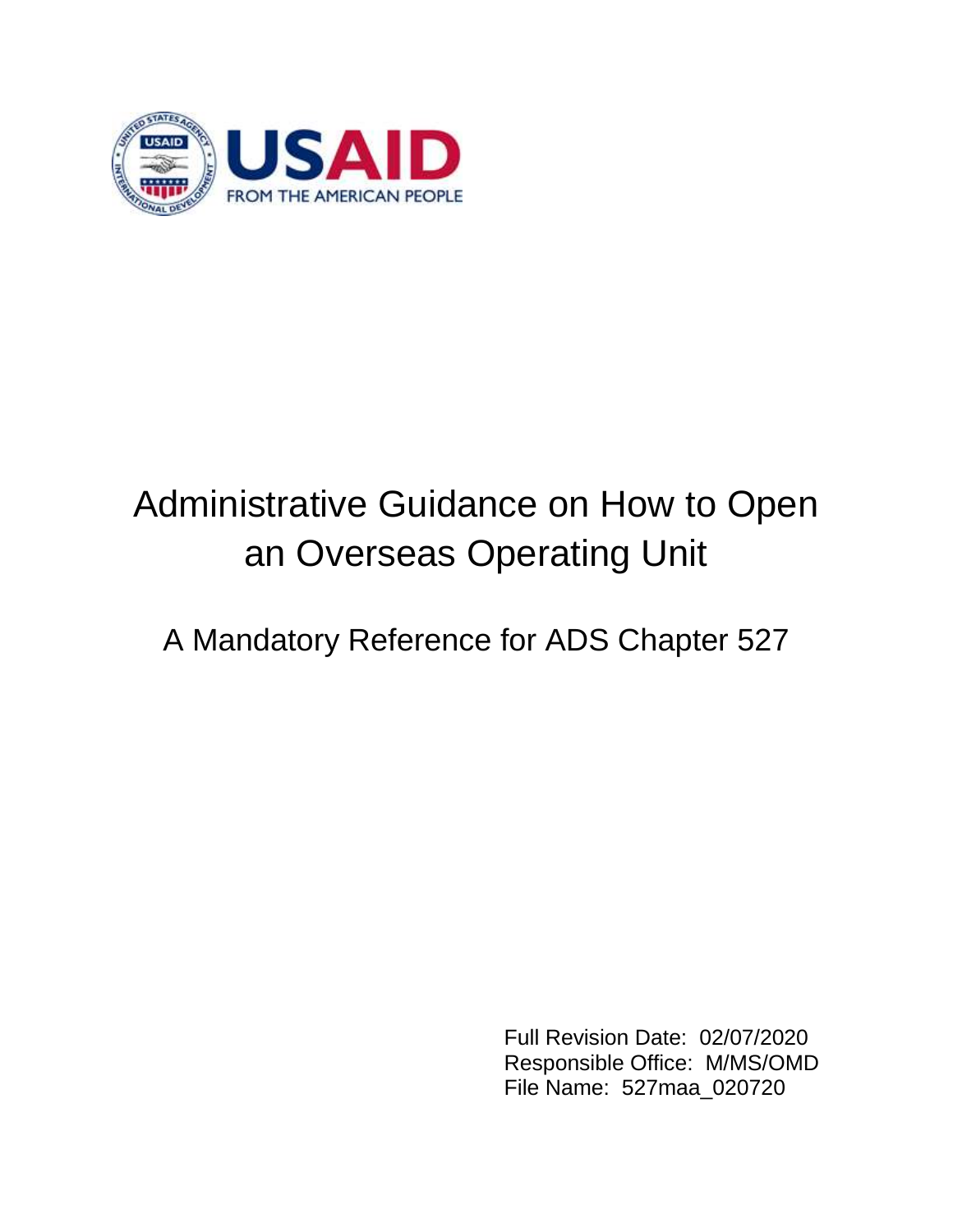#### **I. General**

This guidance outlines a strategy and framework for performing the administrative functions of opening a new USAID Overseas Operating Unit. An Operating Unit includes a traditional USAID Mission overseas but also refers to other Operating Units as identified in **[ADS 102.3.1](https://www.usaid.gov/ads/policy/100/102)**. This document is to be used as a guide to setting up a new Mission only after all necessary bilateral, diplomatic, and programmatic negotiations are complete and the USAID Administrator has approved the new Mission.

This guidance applies to formal establishment of USAID Missions, field units designated as Offices of USAID Representatives, or other USAID overseas Operating Units (collectively referred to as "USAID Missions" throughout this document) in accordance with **[ADS 102, Agency Organization](https://www.usaid.gov/sites/default/files/documents/1868/102.pdf)**. The opening of an Operating Unit must be USAID/Washington-generated, approved by the inter-Agency, and involve stakeholder consultation, including appropriate Congressional consultation and notification. Similarly, the appropriate host country entities should be notified and involved when appropriate to facilitate the establishment of the new USAID Mission.

The guidance addresses the transfer of administrative duties, responsibilities and authorities to the new USAID Mission, and it covers administrative, financial, and logistical matters only. It does not address programmatic functions and operations. The strategic vision and scope and scale of the development program to be managed by the new USAID Mission will inform the need for Agency office space and staffing, and this guidance should be considered as an authoritative guide. Each USAID mission operates in a unique, country-specific operating environment, and the opening of a new Mission must be consistent with the approved country strategy.

#### **II. Agency Coordination and Collaboration in Implementation**

To ensure effective, efficient and timely action, the opening of a USAID Mission should be managed collaboratively to the maximum extent feasible through the use of multidisciplinary temporary teams, consistent with the guidance provided in **ADS 102[.3.3](https://www.usaid.gov/ads/policy/100/102) [Agency Organization](https://www.usaid.gov/ads/policy/100/102)**.

# **A. Management Support Teams (Planning Team and Opening Team)**

The requirement for establishing and opening USAID Missions is driven by:

- **1)** U.S. Government policy determination based on political or humanitarian requirements; or
- **2)** USAID Regional Bureau requirements when the scope and scale of existing development activities require country-level oversight and the delegation of implementation responsibilities to the field.

There are two approaches to stand up a new Mission. In some critical circumstances, it may be appropriate for the Agency Administrator to establish a temporary Task Force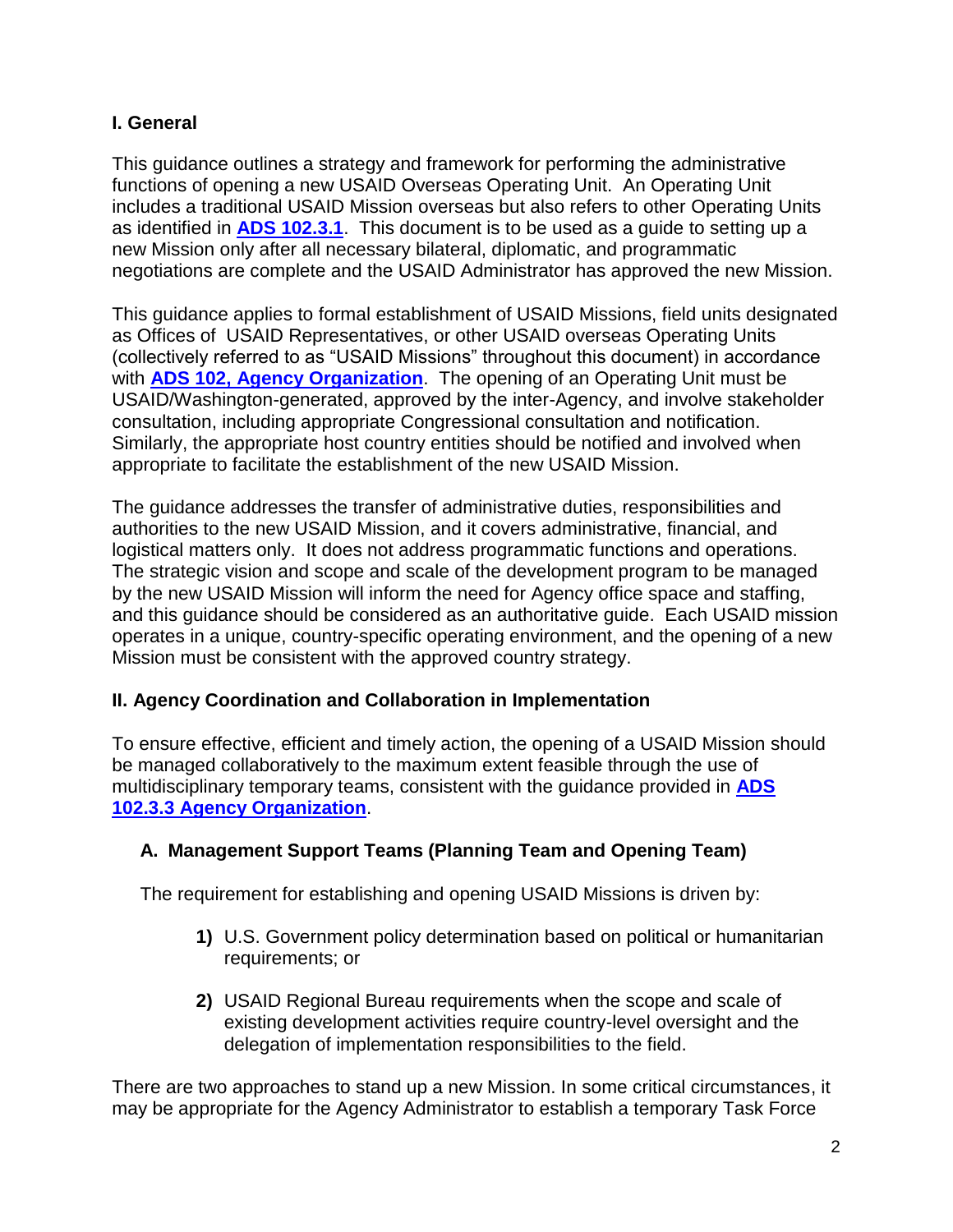which will have the authority to coordinate the work of all USAID Bureaus and Independent Offices, rationalize the allocation of resources, coordinate activities, and provide overall management for the opening of the new Mission.

The second approach is for the responsible USAID Regional Bureau to establish a multidisciplinary Management Support Planning Team to manage and facilitate the opening of a USAID Mission. This is especially the case when the opening of a new Mission is based on the growth of development programs and the requirement for enhanced oversight of USAID activities.

The Management Support Planning Team will be referred to as the "Planning Team" throughout this section.

The Bureau for Management, Office of Management Services, Overseas Management Division (M/MS/OMD) provides Executive Officer (EXO) support for administrative guidance to the Planning Team and, when a full-time effort is required, will recommend and help identify a qualified EXO. The Management Planning Team will primarily focus on all the necessary interagency requirements, and it also will identify a Management Support Opening Team to travel to the new Post. This Team will be referred to as the "Opening Team" throughout this guidance.

- The Opening Team normally will consist of an experienced EXO, Controller, representative, and Bureau for Management, Office of the Chief Information Office (M/CIO) representative.
- The actual composition of the Opening Team will vary according to the size, complexity, and unique circumstances at each Post, although the principal management functions must be represented.
- The Office of Security (SEC) representative must determine security requirements early in the planning stage in close consultation with Department of State Diplomatic Security and the Post Regional Security Officer (RSO).

#### **B. Management Support Planning Team Procedures**

**[ADS 102.3.](https://www.usaid.gov/ads/policy/100/102) [Approval of a New Mission](https://www.usaid.gov/ads/policy/100/102)** describes the initial steps the applicable Geographic Bureau will take when a decision is made to establish a new Mission. These steps include:

- **1)** Obtaining required USAID internal and Department of State and Chief of Mission approvals;
- **2)** Preparing a proposed functional statement, organizational chart, preliminary operating expense (OE) budget, and staffing pattern; and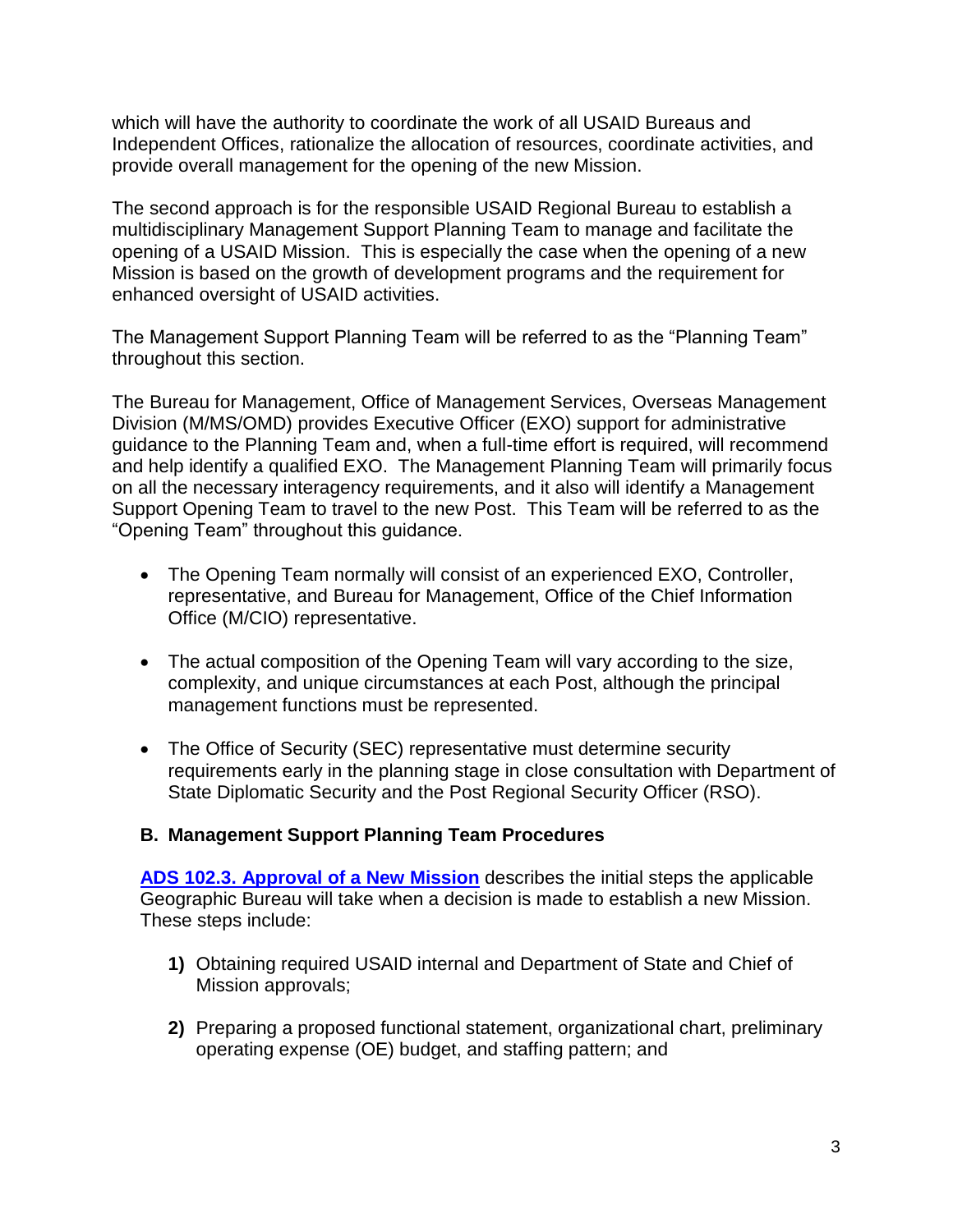**3)** Initiating the National Security Decision Directive (NSDD) 38 process for all U.S. Direct-Hire (USDH), internationally recruited Third Country National Personal Services Contractors (TCNPSCs) and U.S. Personal Services Contractors (USPSCs).

The Planning Team must carry out the following specific administrative tasks before the Opening Team arrives at Post:

- **1) Post Information** -- Thoroughly review the Post report and recent information on the host country, and, in consultation with the Department of State (DOS), determine the characteristics and conditions particular to the cooperating country, including Embassy facilities and capacity to provide support and services to USAID. Essential support must be provided by DOS, and these discussions must focus on the capacity and staffing of the Post's International Cooperative Administrative Support Services (ICASS) operations, and the availability of office space and residential housing.
- **2) Embassy Support** -- Arrangements for Department of State administrative support services must be an early priority of both the Planning and Opening Teams. If possible, the Planning Team will reach an agreement on DOS support through discussions with the Post Management Officer and the appropriate Geographic Bureau.
- **3) Funds Availability** -- Arrange for an allotment of Operating Expense (OE) funds to the new Mission.
- **4) Staffing** -- Determine the initial staffing requirements of the new USAID Mission based on the scope of approved development program and identify key positions in each employment category (*i.e.,* Foreign Service Officers (FSOs), Cooperating Country National Personal Services Contracts, (CCN PSCs), Foreign Service Nationals (FSNs), TCNPSCs, USPSCs, institutional support contractors, etc.) by number and type, and obtain preliminary Chief of Mission (COM) and Department of State Regional Bureau concurrence for the estimated staffing levels.
- **5) Bilateral Agreement** -- In consultation with USAID Office of the General Counsel (GC), Regional Bureau leadership, Department of State counterparts, and the Embassy Chief of Mission (COM), the Management Support Planning Team will determine the timing for initiating discussions with the host country government for negotiating a Bilateral Agreement for Technical Assistance.

The Bilateral Agreement will address the privileges, entitlements and immunities of U.S. citizen employees of the Agency who are announced to the host country government as members of the USAID Mission and the tax-exempt status of USAID implementing partners and program commodities, supplies and equipment.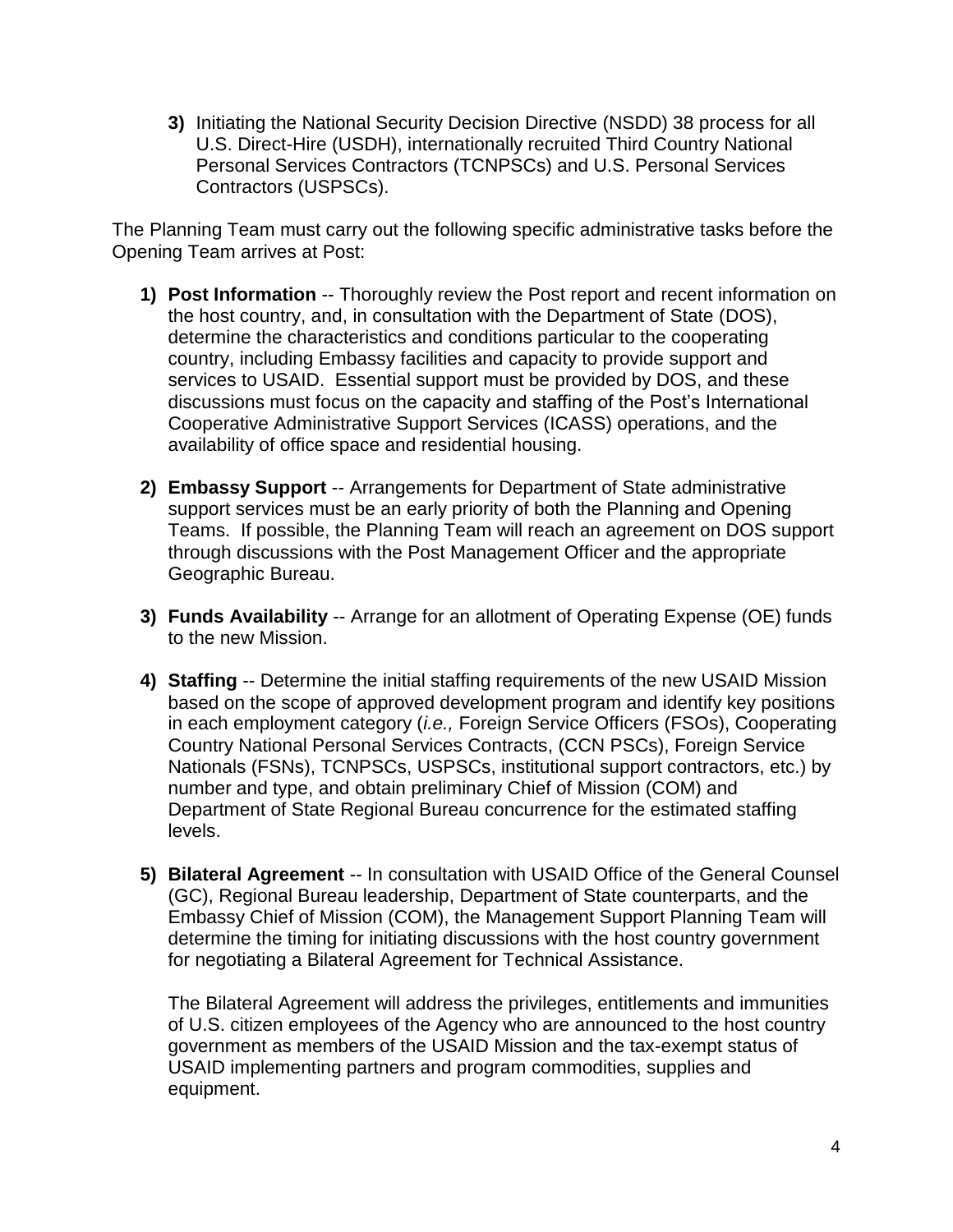- **6) Financial Management** -- Coordinate with M/CFO on all financial management requirements and ensure funds are available to cover all identified fiscal requirements. Pending the establishment of a new Mission Controller Office, M/CFO may identify a USAID Controller in a nearby USAID Mission or a Regional Controller to support the new Mission and perform required financial management functions.
- **7) Embassy Facilities and ICASS Services** -- Ensure that the Post has the capacity to provide specific services through Embassy ICASS [\(](https://www.usaid.gov/ads/policy/500/520)**[ADS 520](https://www.usaid.gov/ads/policy/500/520)**[\),](https://www.usaid.gov/ads/policy/500/520) and a preliminary ICASS agreement can be developed. The DOS Bureau Executive Director can advise the Embassy of support obligations in advance of the Opening Team's arrival.
- **8) IT and Communications** -- Consult with M/CIO on the actions necessary to 1) add wireless networks and end-user devices, and 2) provide an estimated lead time that accounts for defining requirements and ordering, shipping, and installing equipment.
- **9) Announce Mission Opening** -- Release a USAID General Notice regarding the opening of a new Mission, including the address, method of communicating, pouch schedule, APO information, etc.

#### **C. Management Support Opening Team Procedures**

#### **1) Administrative/ICASS Security and IT Support**

Depending on the circumstances, Opening Team members may or may not travel to the Post concurrently. The procedures below are primarily tasks that will be led by the EXO, in cooperation with other Agency parties. Every effort must be made to establish AIDNET access as soon as practicable.

Upon arrival at Post, the EXO must contact the Embassy Management Officer and Regional Security Officer and hold discussions on administrative and security support. These discussions must cover both the immediate and long-term support the Embassy is capable of providing and administrative requirements particular to the needs of USAID. These discussions also must include the following:

- **a.** Background and justification for establishment of a USAID presence in the country, the type of program proposed, and the number and categories of personnel required to support the development program, *i.e.,* USDHs, CCNs, FSNs, USPSCs and TCNPSCs, if any, to be assigned and recruited. USDH numbers must be established and approved through the NSDD-38 process.
- **b.** Embassy operating environment, and the relationship with the host government, such as: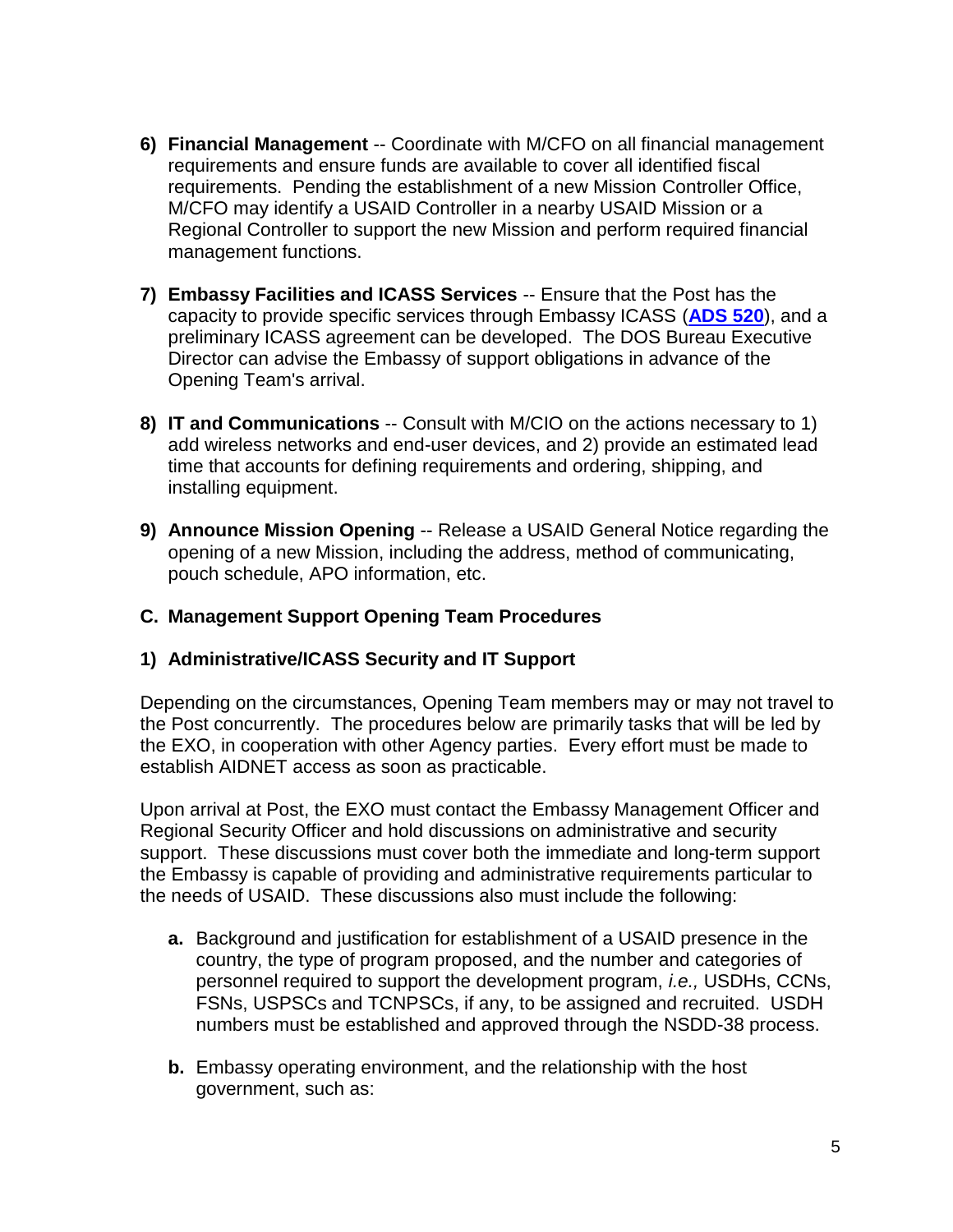- Possible support that the host government can be expected to provide.
- Availability of resources in the local economy (*i.e.,* personnel, services and commodities).
- **c.** Discussion of and arrangements for larger team support, **[ICASS \(ADS 520\)](https://www.usaid.gov/ads/policy/500/520)**  implications and services, etc. The Embassy Management Office must be apprised of the expected scope, scale and timing of USAID operations to ensure that adequate ICASS support can be provided. The Embassy must adjust ICASS staffing or mobilize to ensure sufficient capacity.

The USAID requirement for adequate office space must be negotiated in conjunction with the ICASS service agreement. USAID Missions will subscribe to the ICASS cost centers necessary to ensure effective administrative support and in accordance with the requirement for all agencies to subscribe to mandatory and essential services, per **[6 FAH-5 H-](https://fam.state.gov/FAM/06FAH05/06FAH050340.html)[340](https://fam.state.gov/FAM/06FAH05/06FAH050340.html)** and **[ADS 520](https://www.usaid.gov/ads/policy/500/520)**.

Illustrative subscription to ICASS cost centers to support a new USAID Mission:

#### **Mandatory**

- 5624 Health Services
- 5880 Security Services
- 6150 Basic Package (Diplomatic Accreditation, Post & COLA Reports, etc.)
- 6443 Community Liaison Office

#### **Co-located in the Embassy Compound**

- 78XX Building Operations
- 5826 Local Guard Program
- 6195 Reception and Switchboard
- 6194 Mail and Messenger
- 6143 Warehouse Operations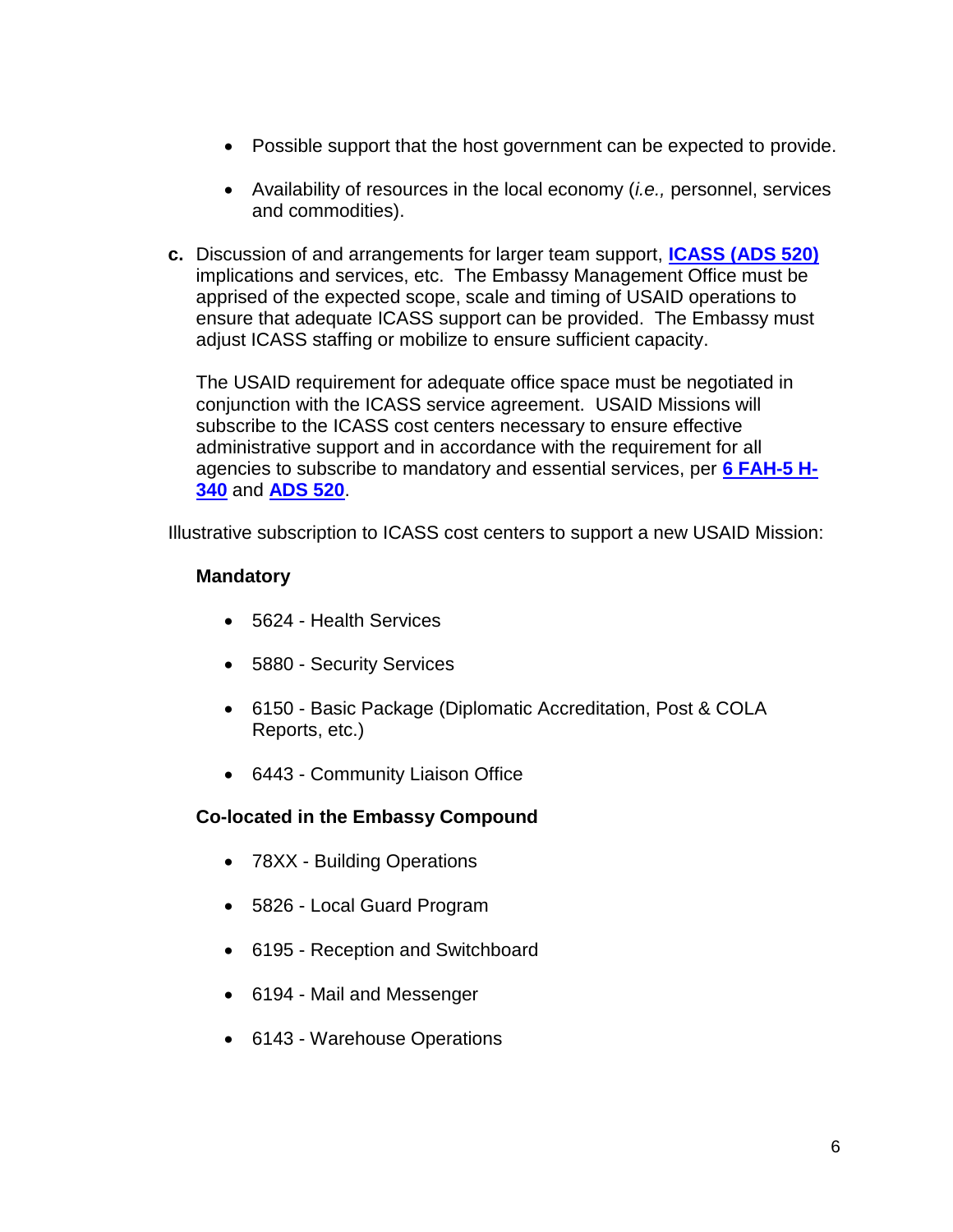## **Furnished Housing**

- 6148 Leasing Services
- 6144 Furniture and Appliance Pool Services
- 78XX Building Operations
- 5821 Residential Local Guard Program Services
- 5823 Mobile Patrol Local Guard Program Services

#### **Essential Cost Centers**

- 6136 Shipping and Customs Services
- 6139 Motor Pool Services
- 6462 Travel Services Management of Post Travel Management Center (TMC)
- 6134 Procurement Services
- 6222 Pay rolling Services
- 6451 HR Services-Locally Employed Staff (LES) with Modification Factor

# **2) Host Government Contacts**

Upon arrival at Post, the EXO must contact Host Government counterparts and hold discussions on USAID's plans and necessary support. These discussions must cover both the immediate and long-term plans related to the needs of USAID.

The objectives of the discussions with these contacts are to:

- **a.** Establish a working relationship to effect implementation actions between the host government and the Mission;
- **b.** Determine the extent to which the host government can provide support for the program, such as transportation, supplies and equipment, maintenance, etc.; and
- **c.** Identify problem areas that may require resolution. For example, consider any special import restrictions or laws that could impinge on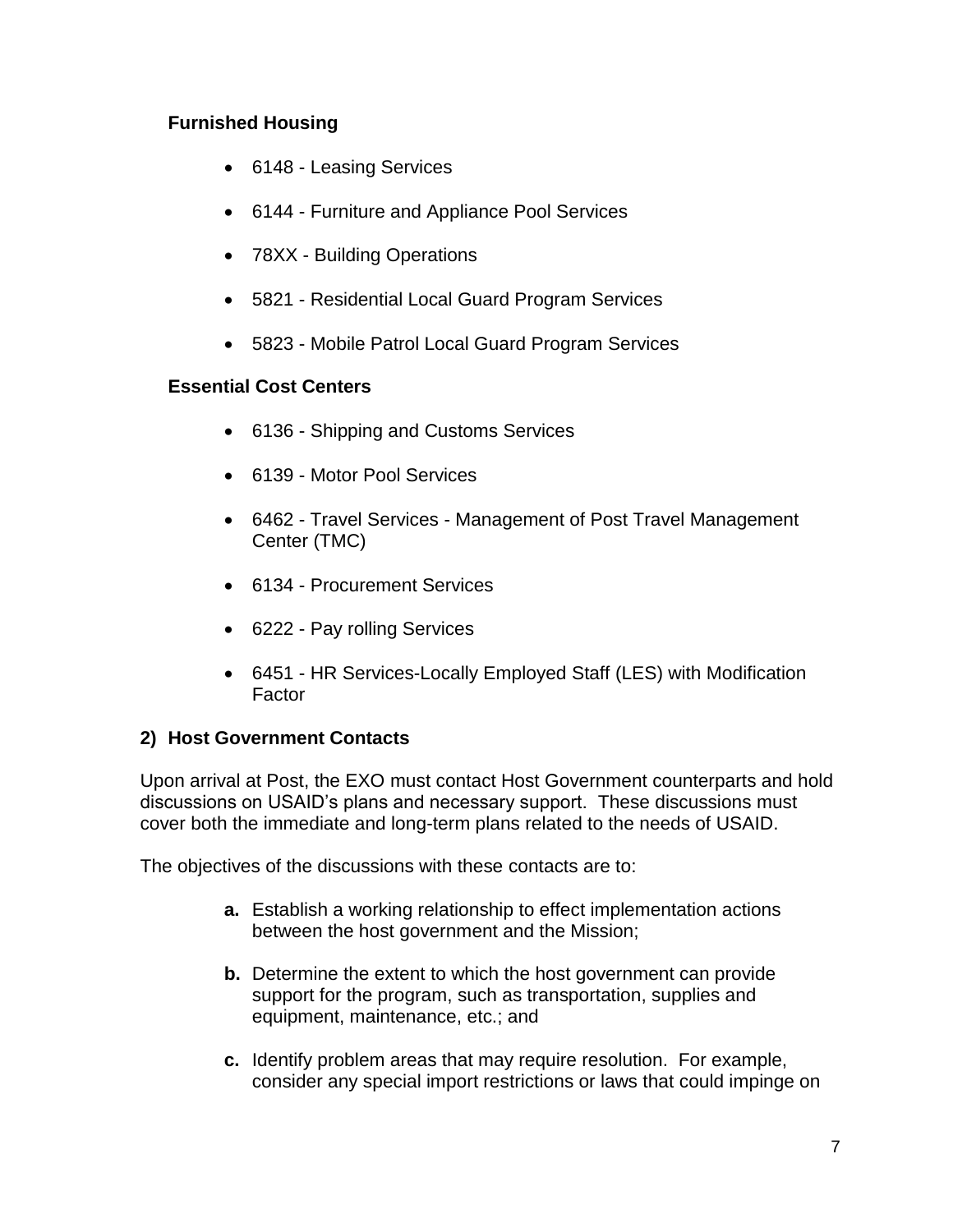the quality and timing of USAID logistical support, or any special currency regulations the new Mission might encounter.

# **3) Other Contacts**

Other U.S. Government agencies may be present at Post. The Opening Team must establish contact with these agencies to ascertain how they obtain various support services, *e.g.,* through a single ICASS provider. The Management Support Opening Team may also make contact with other donors and international and private sector organizations, particularly if private sector outsourcing is being considered for some support services.

# **4) Initial Staffing Requirements**

The Planning Team should plan for personnel that will be required in the short and medium-terms to meet immediate programmatic and operational requirements. The establishment of new Foreign Service and CCN positions and the recruitment of personnel can be time-consuming, and human resource (HR) staffing requirements are considered a priority for both the Planning and Opening Teams.

With the assistance of the Office of Human Capital and Talent Management (HCTM), Bureau for Management, Office of Acquisition and Assistance (M/OAA) and other Bureaus/IOs, the Planning Team and the Opening Team must identify mechanisms to fill key positions, to potentially include:

- Temporary Duty (TDY) assignments of essential FSO staff from other USAID Missions or AID/Washington;
- TDY or Fellowship assignments of experienced FSN/TCN technical experts from other USAID Missions;
- U.S. and local staff through the use of institutional support contracts;
- Short-term TCN/USPSC positions; and
- Retired Foreign Service technical experts through the Short-Term Appointment Roster (STAR) maintained by HCTM.

# **5) Interim Transportation Arrangements**

The Opening Team must consult with the Embassy GSO as the ICASS Service Provider at Post to ensure the availability of transportation support. All USG personnel overseas must use a designated Post **[Travel Management Center, per](https://fam.state.gov/FAM/14FAM/14FAM0540.html)  [14 FAM 540](https://fam.state.gov/FAM/14FAM/14FAM0540.html)**. The Opening Team should ensure that the Post Travel Management Center (TMC) is familiar with the USAID Travel Authorizations and ADS sections relating to official travel performed by USAID employees.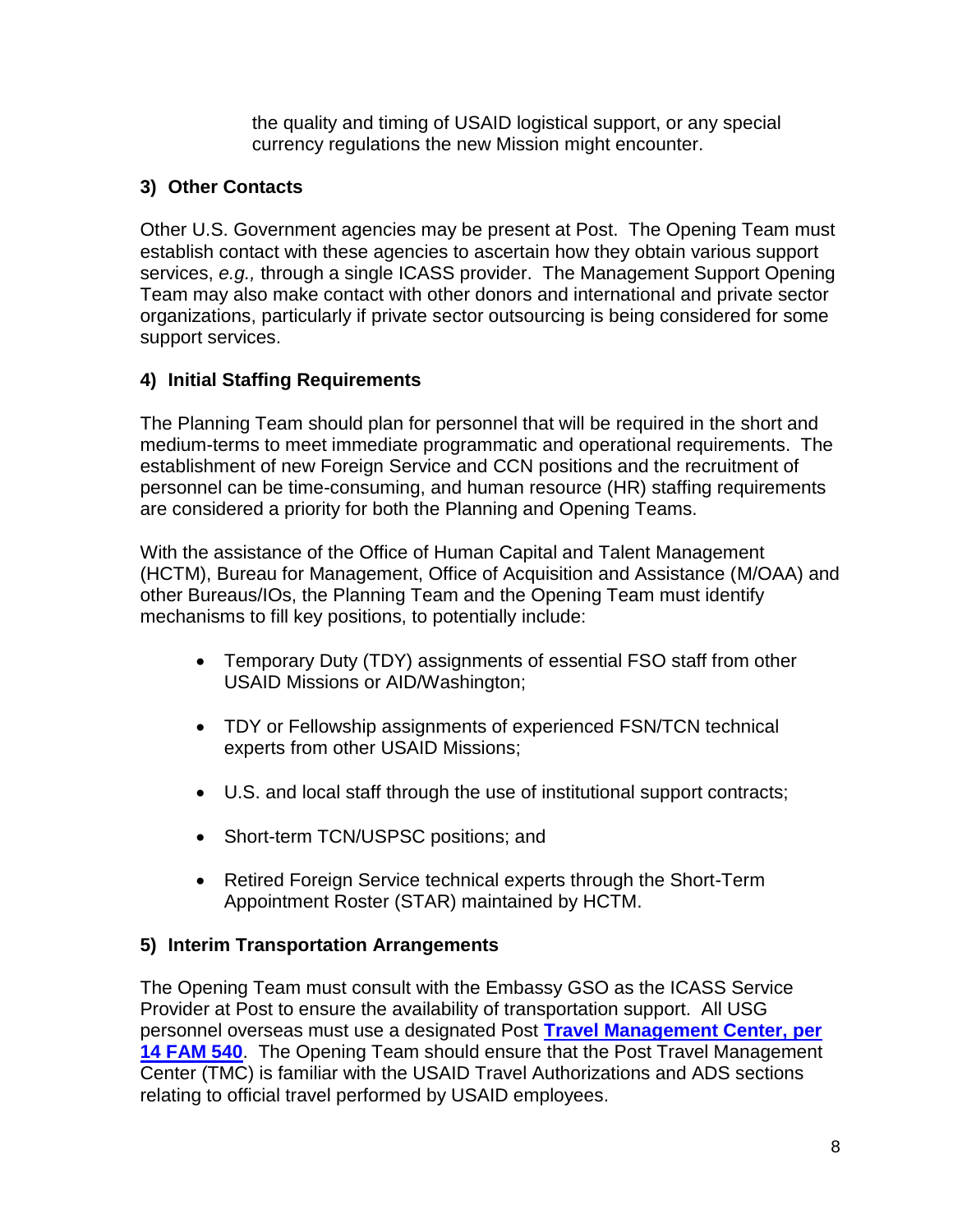The Opening Team also must ensure the supply of ground transportation at Post for official purposes. If necessary to supplement ICASS support and pending procurement and shipment of any approved USAID vehicles, arrangements for interim transportation must be made, which could include:

- Embassy GSO support for ICASS motor pool assistance,
- Assistance from other U.S. Government agencies,
- Request to host government to provide transportation, if applicable, and
- Lease vehicles or contract for the transportation.

#### **D. Checklists**

The use by the teams of the following checklist is recommended:

- Personnel HR
- CFO/Financial Management (FM)
- Procurement and Supply
- Personal Property
- Information Technology (IT) Equipment
- USAID Real Property -- Office Space and Residential Housing

#### **1) Personnel - HR**

This listing is illustrative and can be used to support the work of the Management Support Planning Team and Opening Team. Human resources initiatives will be governed by a variety of factors, and the teams' work will reflect the Post's specific activities and circumstances (for policy directives and required procedures se[e](https://www.usaid.gov/who-we-are/agency-policy/series-400) **[ADS](https://www.usaid.gov/who-we-are/agency-policy/series-400)  [Series 400, Human Resources](https://www.usaid.gov/who-we-are/agency-policy/series-400)**).

#### **U.S. Direct-Hire Employees**

USDH Foreign Service position numbers must be established and approved. Once approved, the Opening Team must coordinate with the responsible Regional Bureau AMS and HCTM to advertise and fill vacancies on an expedited basis.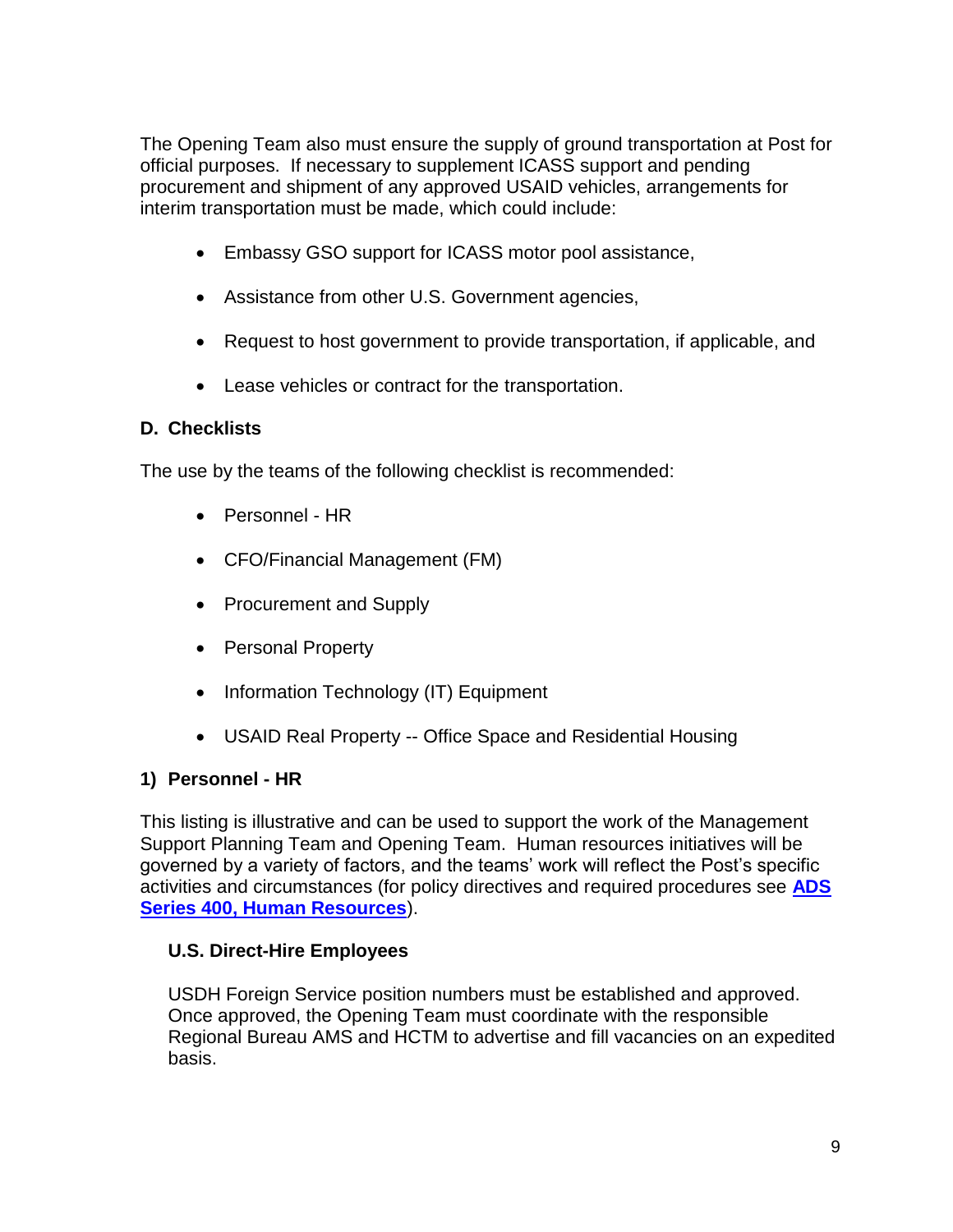**1.** Identify the type and number of USDH employees that are required to support the approved development program and, in consultation with Regional Bureau leadership and HCTM, submit NSDD-38 staffing requests to the responsible Regional Bureau AMS.

## **Completed Date \_\_\_\_\_**

**2.** Consult with HCTM and the Regional Bureau on assignment strategies and, depending on the urgency of the requirement, determine if a Special Bidding Opportunity or CHCO action to direct the assignment of Foreign Service Officers to the new Mission would be feasible.

**Completed Date \_\_\_\_\_**

## **Non U.S. Local Staff**

Local staff recruitment, processing, and hiring require coordination with the Embassy Personnel Officer and RSO. The opening team must review the local compensation plan and adhere to the provisions of the AIDAR and related CCN/FSN/TCN PSC policies found in **[ADS 309, Personal Services Contracts](https://www.usaid.gov/ads/policy/300/309)  [with Individuals](https://www.usaid.gov/ads/policy/300/309)**.

Initially, employment of CCN personnel must be limited to the minimum practicable level. A basic staffing plan should be developed during the planning stage and will serve as a guide. The services to be provided to USAID through ICASS will influence the types and numbers of administrative CCN PSCs.

**1.** In consultation with HCTM and the Embassy Human Resources Office (HRO), establish approved, required positions and initiate recruitment, with reference to **[AIDAR Appendix J](http://www.usaid.gov/ads/policy/300/aidar)**.

#### **Completed Date \_\_\_\_\_**

**2.** Develop a staff recruitment timeline with reference to Agency programmatic requirements; and develop short-term staffing solutions, as necessary, on a continuing basis.

#### **Completed Date \_\_\_\_\_**

#### **2) CFO/Financial Management (FM)**

Mission opening procedures will be governed by the specific circumstances at the new Post, and all related actions will be guided by the policy directives and required procedures in **[ADS Series 600, Budget and Finance](https://www.usaid.gov/who-we-are/agency-policy/series-600)**.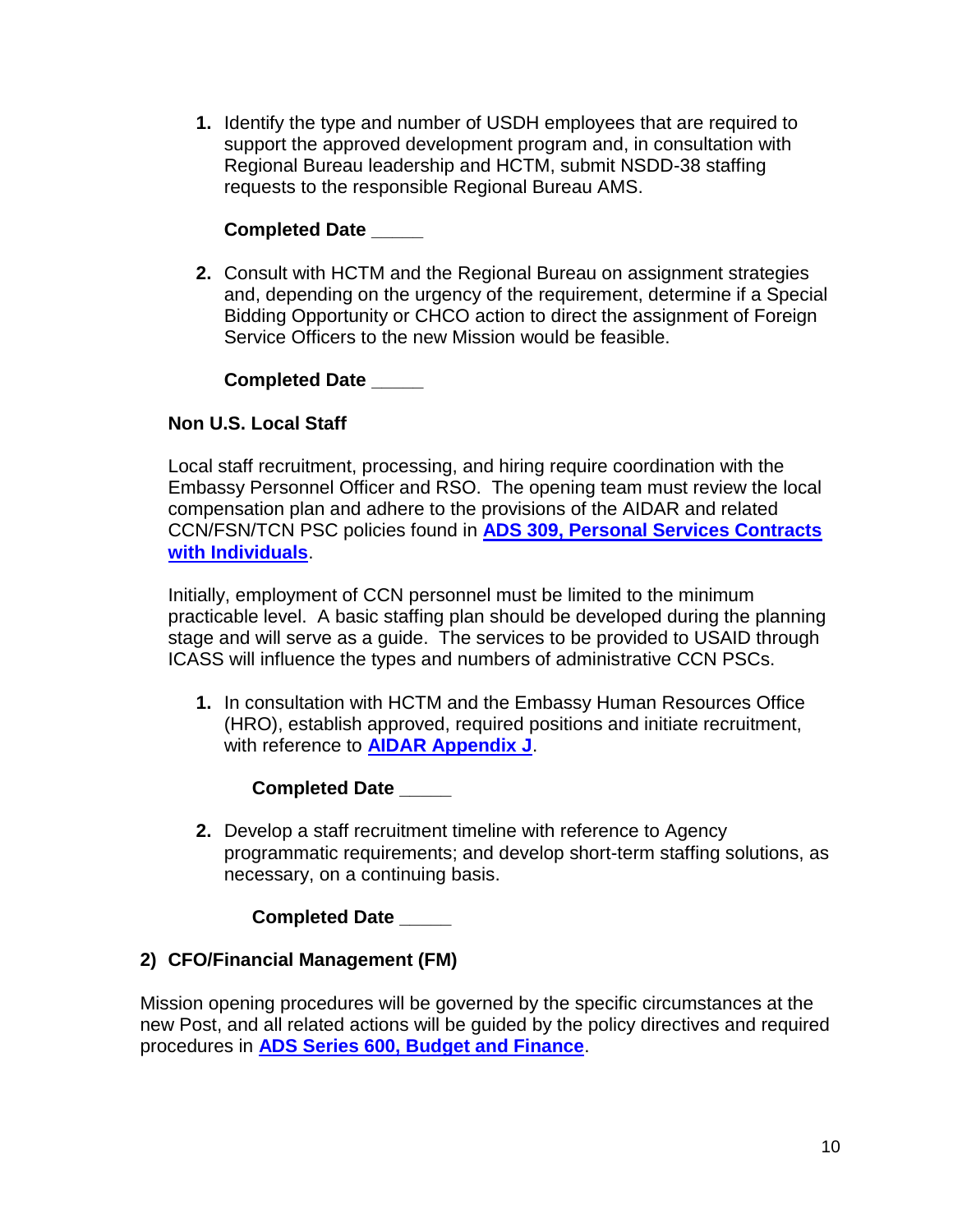This checklist outlines general and specific procedures for opening a Mission Controller Office and establishing financial records and responsibilities.

The Bureau for Management, Office of the Chief Financial Officer (M/CFO) in Washington will designate another Mission or USAID office to support the new Mission's initial operations and perform transactions until the new Controller Office is fully functional and has the capacity to assume full responsibility for financial management operations at the new Post.

## **a. Planning and Preparation**

**1.** Ensure the new Mission and the Deputy CFO (D/CFO) for Overseas Operations are consulted on the establishment of Controller, accounting and payment station operations. Contact the D/CFO for Overseas Operations and request that the new Mission Controller be noted in the cognizant Controllers list.

## **Completed Date \_\_\_\_\_**

**2.** Ensure consultations with the Embassy Financial Management Officer (FMO) are arranged for the assumption by USAID of financial management issues.

**Completed Date \_\_\_\_\_**

# **b. Audit Management [\(ADS 500 Series\)](https://www.usaid.gov/who-we-are/agency-policy/series-500)**

**1.** Notify the responsible Regional Inspector General of the establishment of the new USAID Mission.

**Completed Date \_\_\_\_\_**

**2.** Notify M/CFO/APC of the new Mission Controller Office and request they are provided access to USAID audit tracking database (CACS) folders.

**Completed Date \_\_\_\_\_**

#### **c. Financial Systems**

**1.** Notify M/CFO/FS Financial Systems Phoenix Team of the establishment of the new Mission Controller Office as an accounting and payment station. Identify access roles in Phoenix by the Phoenix security access team.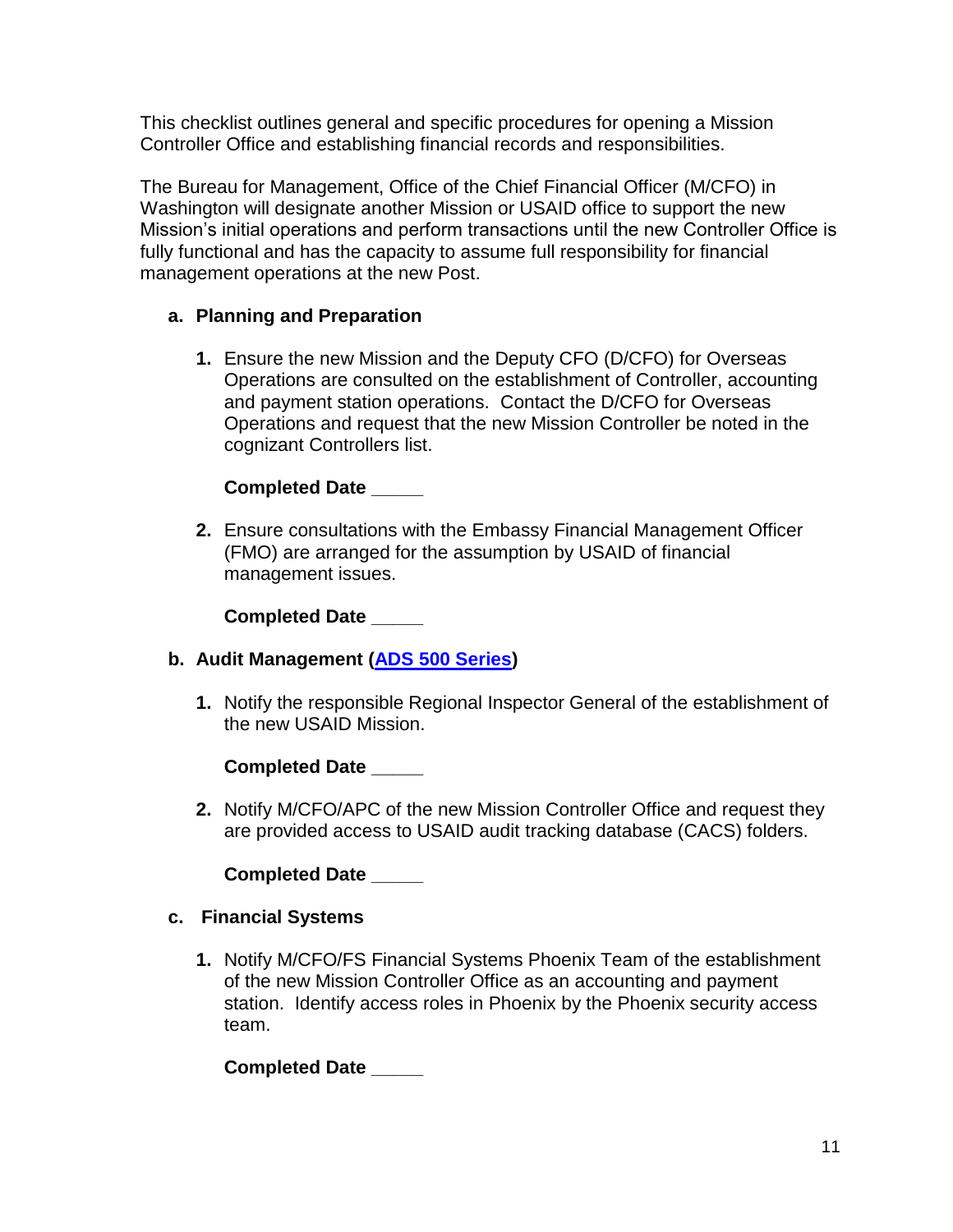**2.** Ensure the new Mission Controller Office employees are granted access to the Mission Phoenix Viewer MAPPR, budget operating expense, and local payroll.

**Completed Date \_\_\_\_\_**

## **d. Reporting**

**1.** Make arrangements for Treasury GWA and State 1221 Fund Balance reconciliations to be transferred to the new Mission Controller Office accounting station. Ensure the Agency Location Code (ALC) has been established by Treasury. Ensure eCART cash reconciliation roles have been established. Establish State SHIFTS disbursements/collections Agency Location Codes (ALC's) established for the new accounting and payment station.

#### **Completed Date \_\_\_\_\_**

**2.** Notify M/CFO/CAR Cash Team of the new USAID Controller Office as an accounting station. The Cash Team handles IPACs to Missions for DOS charges that appear on Washington 1221 reports and charges for any interns in the Missions that are paid by USDO Charleston.

#### **Completed Date \_\_\_\_\_**

**3.** Notify M/CFO that the new Mission Controller Office is an accounting and payment station. Ensure the new accounting and payments station has been granted records in Asist.

#### **Completed Date \_\_\_\_\_**

**4.** Establish GLAAS FM roles for accountants and financial analysts for the new Mission Controller staff.

**Completed Date \_\_\_\_\_**

**5.** Ensure suspense account reconciliations for both FSN payroll and non-FSN payroll have been established by the new Mission Controller accounting and payment station.

**Completed Date \_\_\_\_\_**

**6.** Contact the Purchase Card and Centrally-Billed Travel Card Washington Coordinators in M/OAA and M/CFO/FPS.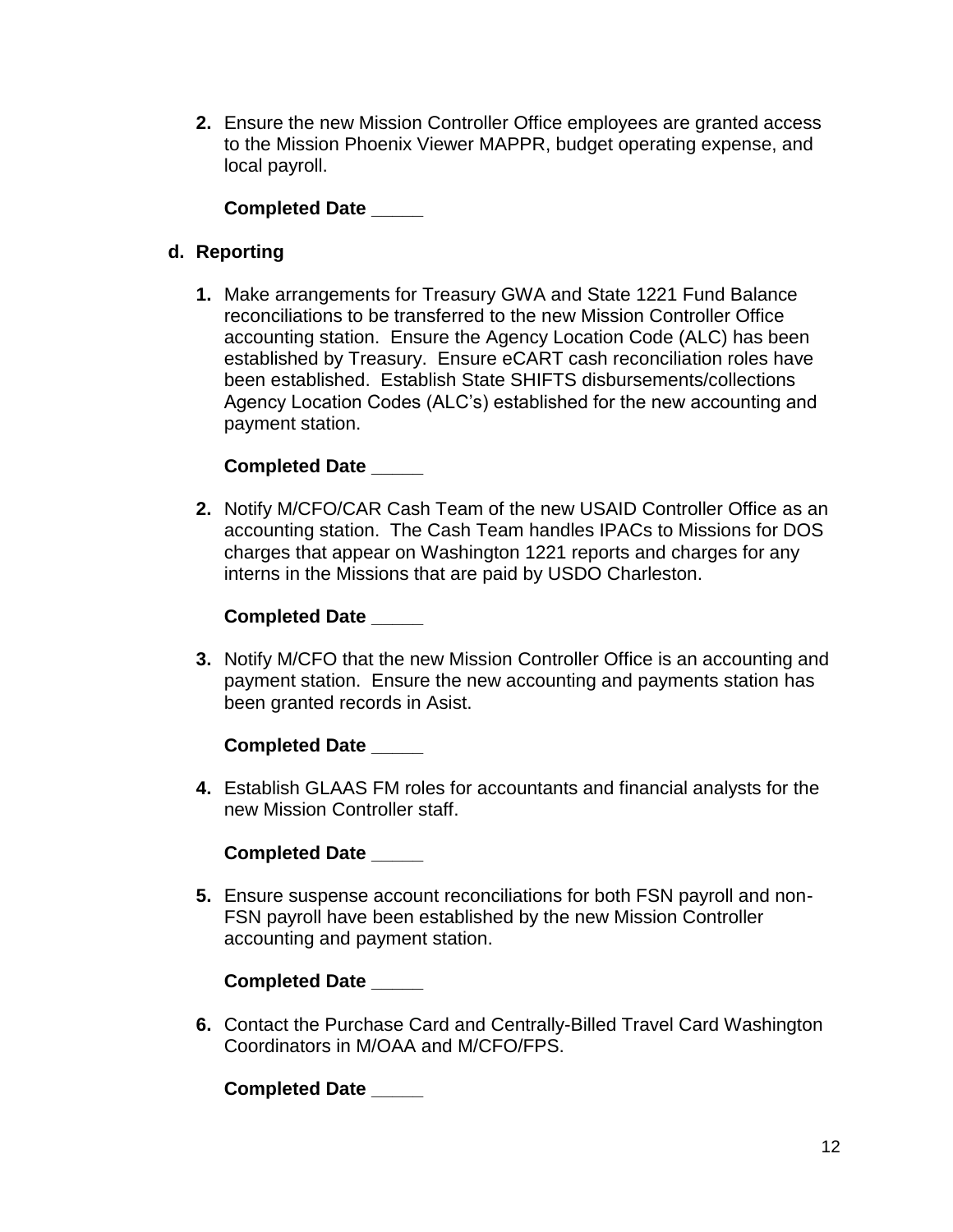**7.** Ensure tailored Phoenix Viewer reports have been developed (done via PHV option) by the new Mission Controller and accounting, payment and financial analyst staff.

**Completed Date \_\_\_\_\_**

#### **e. ICASS [\(ADS 520\)](https://www.usaid.gov/ads/policy/500/520)**

**1.** Ensure the Post FMO prepared a Memorandum of Understanding (MOU) and subscription to new services for the International Cooperative Administrative Support Services (ICASS) system. Assign to the appropriate person responsibility to review the ICASS agreements and workload counts. Open ILMS & Ariba accounts for the new Mission.

**Completed Date \_\_\_\_\_**

#### **f. Operating Expenses**

**1.** Establish an OE budget and necessary coordination with M/MPBP and Regional Bureaus.

#### **Completed Date \_\_\_\_\_**

**2.** Coordinate the new Mission subscription to the ICASS Embassy Furniture, Appliance and Generator pools.

**Completed Date \_\_\_\_\_**

**3.** Review and ensure Living Quarters Allowances (LQA) and educational allowances are provided in advance if appropriate and if so, ensure employees have submitted documentation to support the total amount provided.

**Completed Date \_\_\_\_\_**

- **g. Cashier Operations – Class B, Privatized Bank, State Petty Cash Funds (State FAM-FAH)**
	- **1.** Has USAID gained access to the Post Class B Cashier, if applicable; and if so, been approved?

#### **Completed Date \_\_\_\_\_**

**2.** Has a privatized bank agreement, if applicable, been established?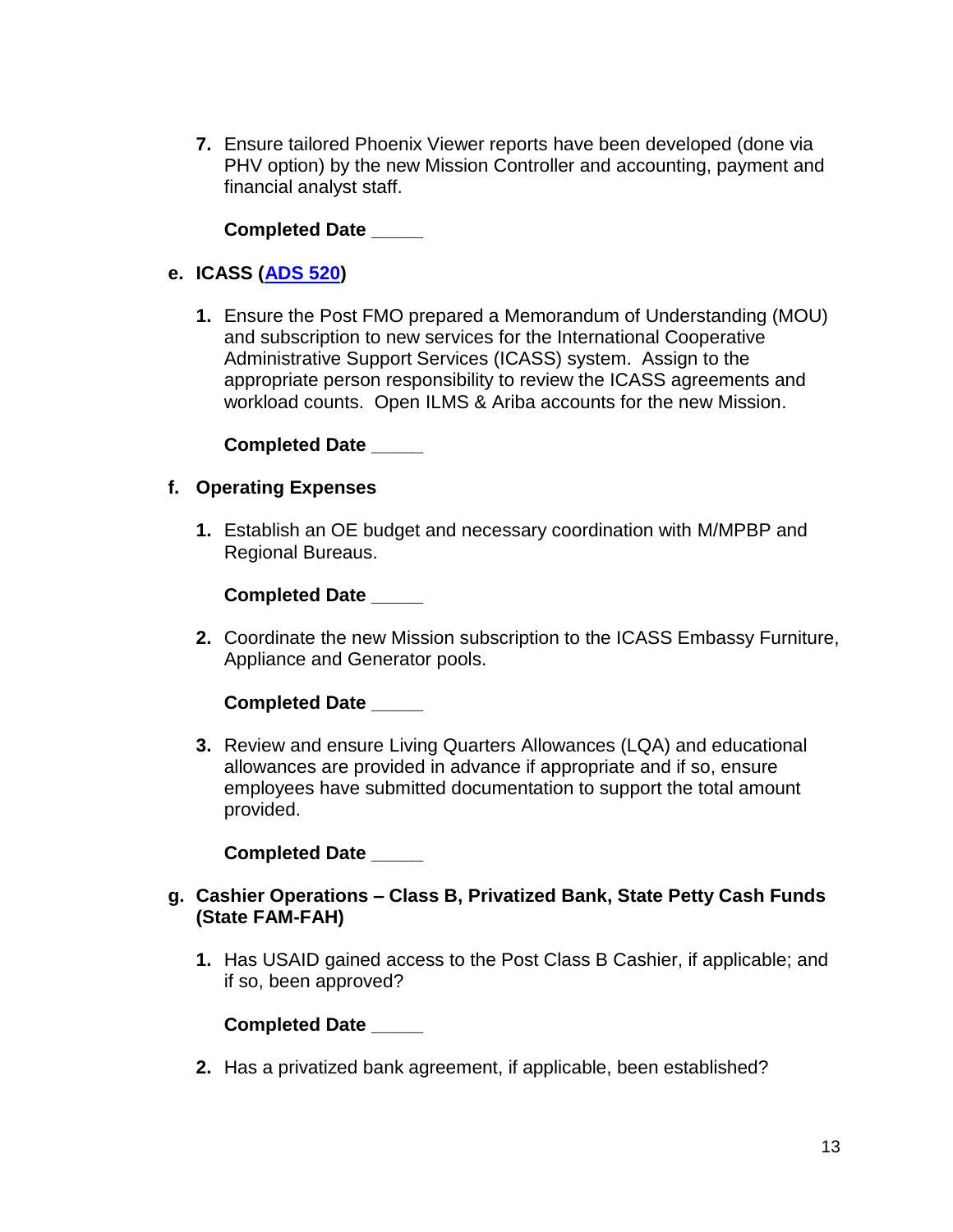**Completed Date \_\_\_\_\_**

- **h. Voucher Processing and Prompt Pay [\(ADS 630\)](https://www.usaid.gov/ads/policy/600/630)**
	- **1.** Ensure the Mission has been set up in ASIST.

#### **Completed Date \_\_\_\_\_**

**2.** Establish in writing Contracting Officer's Representative/Agreement Officer's Representative (COR/AOR) and other administrative approving officer roles to support new Mission activities.

## **Completed Date \_\_\_\_\_**

**3.** Ensure access for the authorized certifying officer (ACO) has been granted access by the Phoenix security access team in order to be able to certify the Mission's payments.

#### **Completed Date \_\_\_\_\_**

**4.** If the ACO is not a Foreign Service Officer, ensure s/he has been vetted by the M/CFO to ensure proper qualifications.

**Completed Date \_\_\_\_\_**

#### **i. E2 Systems [\(ADS 522\)](https://www.usaid.gov/ads/policy/500/522)**

**1.** Ensure the Mission been set up in E2 as a Major or Minor Customer.

**Completed Date \_\_\_\_\_**

**2.** Establish in E2 accounts for new employees.

**Completed Date \_\_\_\_\_**

**j. Payroll & Allowances – USDH**

Establish WebTA accounts for timekeepers and supervisors.

**Completed Date \_\_\_\_\_**

**k. Payroll & Allowances – USPSC [\(ADS 309\)](https://www.usaid.gov/ads/policy/300/309)**

Establish WebTA accounts for timekeepers and supervisors.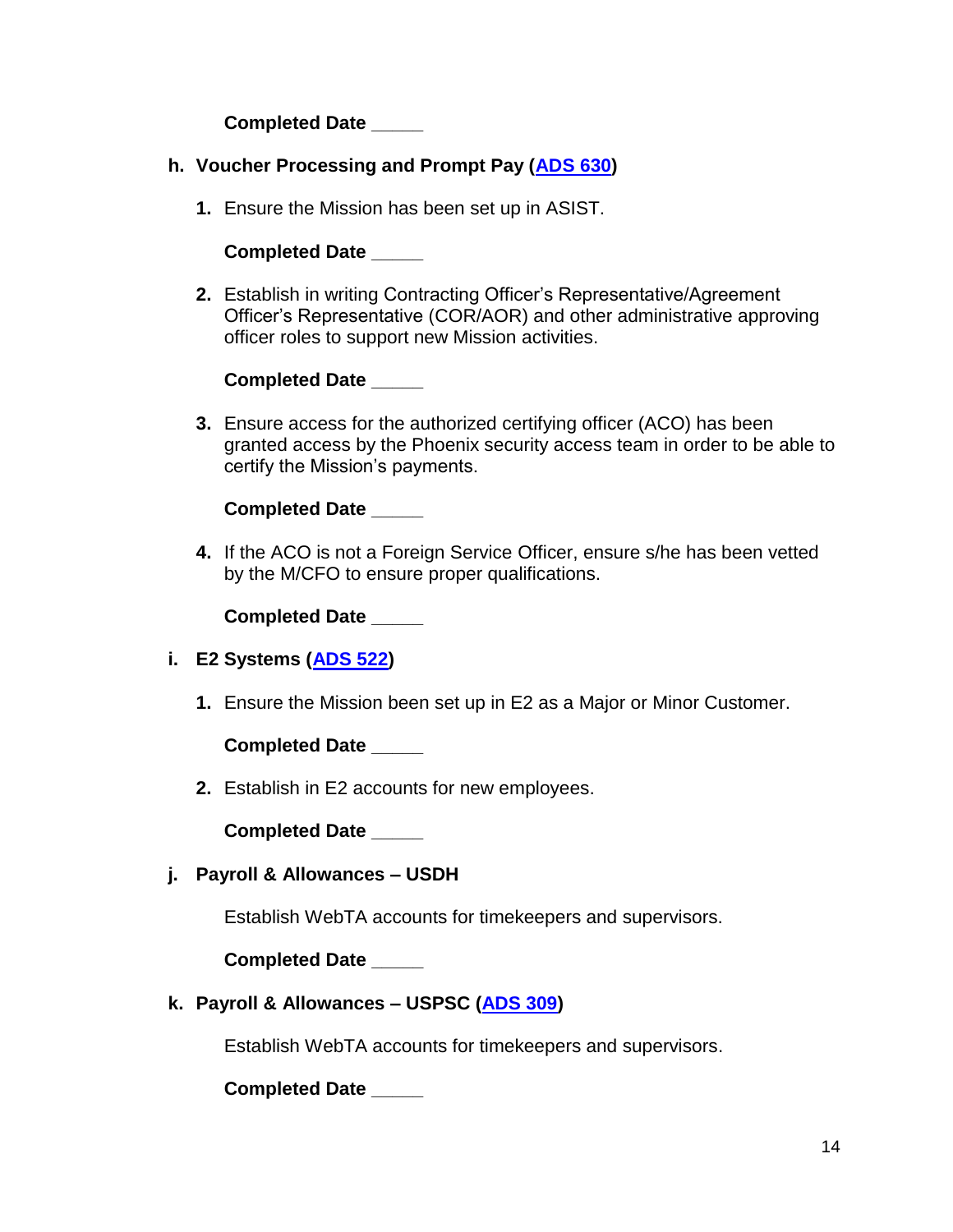## **l. TCN/FSN Payroll & Allowances – TCN/FSN (Local Compensation Plan – LCP)**

Ensure the new Mission has contacted State Charleston/Bangkok in order to enter new employees in the State payroll system.

## **Completed Date \_\_\_\_\_**

#### **3) Procurement and Supply**

The following checklist should not be viewed as a comprehensive, all-inclusive howto-guide, but must be used in conjunction with the Mission-specific plan in ensuring that basic areas are covered. The administrative procurement and supply issues related to opening a new USAID Mission should be reviewed in the context of the specific activities and circumstances of the new Post and in accordance wit[h](https://www.usaid.gov/who-we-are/agency-policy/series-300) **[ADS](https://www.usaid.gov/who-we-are/agency-policy/series-300)  [Series 300, Acquisition and Assistance](https://www.usaid.gov/who-we-are/agency-policy/series-300)**.

#### **USAID Mission Responsibilities**

**1.** Determine the new Mission requirements for small purchases, such as for supplies, and ensure Embassy GSO and USAID procurement systems are responsive and efficient.

**Completed Date \_\_\_\_\_**

**2.** CORs/AORs should ensure that their files conform to the Records Management guidance on maintaining Agency official records.

**Completed Date \_\_\_\_\_**

#### **4) Personal Property**

The Management Support Opening Team must establish a mandatory property records management system to reflect the receipt and control of all nonexpendable property in accordance with **[ADS 534, Personal Property Management Overseas](https://www.usaid.gov/ads/policy/500/534)**. Some initial procurement for the new USAID Mission may be coordinated or executed by the Planning Team in Washington.

**1.** The Opening Team initiates procurement of essential office equipment, furnishings, and supplies and essential services at the earliest possible time.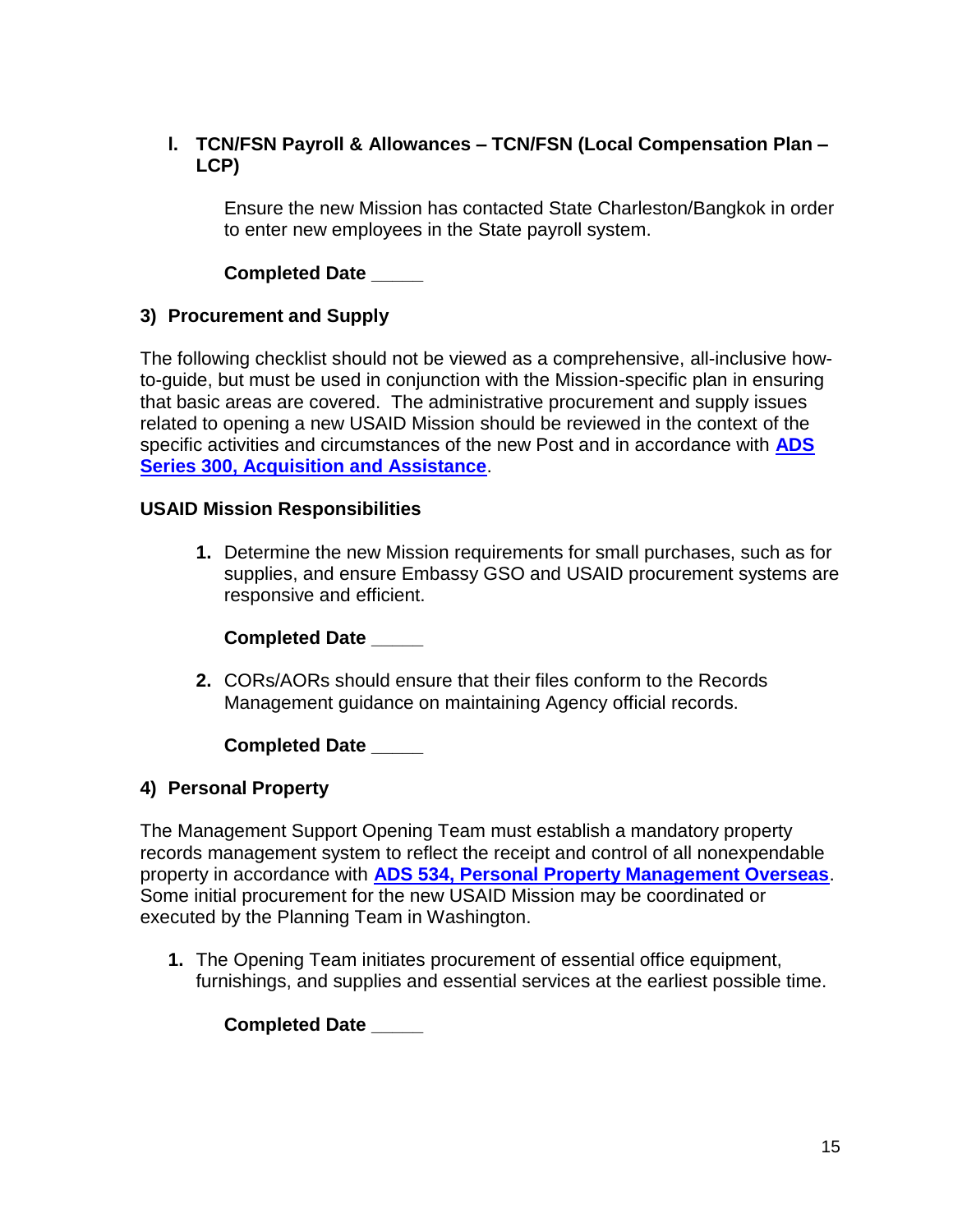**2.** The Opening Team coordinates mandatory USAID participation in the Embassy ICASS Furniture, Appliance and Generator pool through an ICASS services agreement.

**Completed Date \_\_\_\_\_**

# **5) Information Technology (IT) Equipment**

The Management Support Planning Team and Opening Team must consult closely with M/CIO for specific guidance and assistance in establishing IT systems in the new USAID Mission. Access to Agency information systems and communications is essential, and appropriate acquisition and installation of all required IT hardware and assets is high priority.

The Management Support Planning and Opening Team must work with M/CIO to ensure that planned Missions are incorporated into the M/CIO IT endpoint device (*e.g.,* laptops) budget for the fiscal year.

The Management Support Planning and Opening Team or Mission must identify and allocate adequate funding to support hiring of the Mission IT Systems Manager, internet connections such as internet service providers (ISPs), and the connection to the Diplomatic Telecommunications Service Program Office (DTPSO) secure network.

M/CIO must provide necessary support to the Opening Team to establish full IT functionality, including the build-out, configuration and operation of a Mission server room, telephone exchange, and distribution of all related desktop devices, instruments and printers.

**1.** Once M/CIO has determined the new Mission's IT systems and communications requirements, the transfer from existing inventory or the procurement of all necessary new equipment and hardware will be initiated. The Opening Team EXO at the new Mission will provide support and confirm all necessary shipping arrangements.

#### **Completed Date \_\_\_\_\_**

**2.** Submit an M/CIO Service Desk Ticket (**cio-helpdesk@usaid.gov**) with a notice to establish a new Mission. The ServiceNow ticket will outline all Agency POCs for request (Systems Managers, IT Specialists).

**Completed Date \_\_\_\_\_**

**3.** Obtain approval for all IT-related procurement, including PSC positions.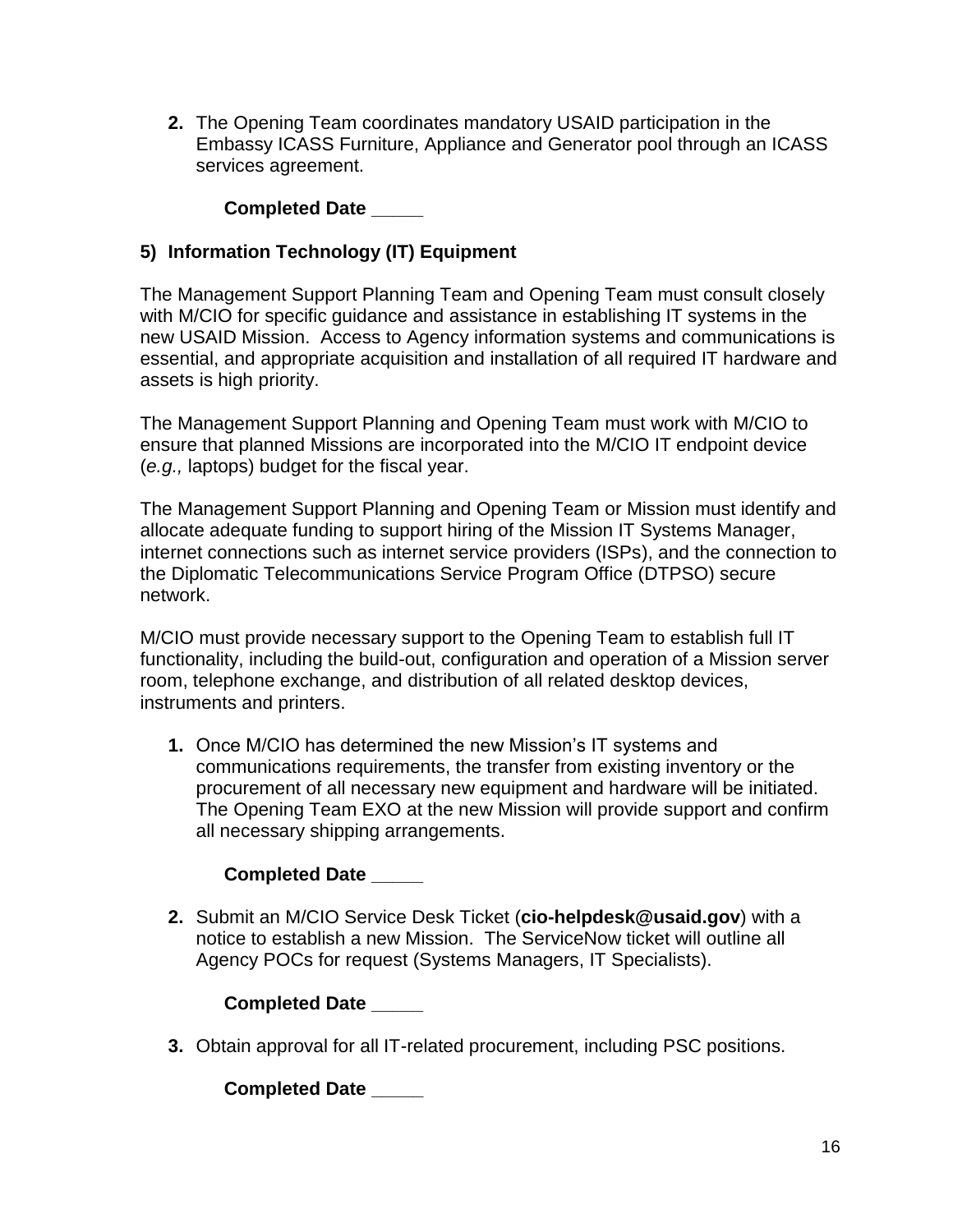## **6) USAID Real Property -- Office Space and Residential Housing**

#### **a. Office Space**

Existing statutes and Agency policy dictate that new Missions must be situated in U.S. Embassy compounds. In determining USAID requirements, the Opening Team must work closely and consult with the USAID Office of Security (SEC) and M/MS/OMD. As a general rule, Missions with less than 50 desk positions must be located in the Chancery building or, when applicable, in a Department of State annex building on the compound. During the initial planning stages, the Agency will normally determine whether the Embassy can accommodate the Mission in existing space. For Missions with more than 50 desk positions, USAID normally requires separate facilities in Embassy compounds.

In practice, however, the Department of State may not have sufficient space in existing Embassy chanceries to accommodate USAID offices or Missions, particularly at older Embassies. In this event, it may be necessary to secure offices outside of Embassy compounds. To locate a USAID office outside an Embassy compound, an exception to current security standards may be appropriate. Contact M/MS/OMD - Real Property and SEC for more information.

U.S. Embassies can be helpful in locating leased office space. If U.S. Government-owned property is not available, office space must be leased. All functional leases for offices must meet the required security standards for the type of facility, *e.g.,* commercial or standalone. The Department of State's Bureau of Diplomatic Security must approve a collocation waiver request before USAID can proceed to sign the lease. EXOs must not enter into a lease for functional space of any kind without the expressed approval of SEC, M/MS/OMD, and the Regional Security Officer (RSO) at Post.

In all cases, the Opening Team is to adhere to the most recent State Department and Agency security guidelines and security standards for office buildings (see **ADS Chapters 561-568**).

#### **b. Residential Housing**

At most USAID Missions, DHs, USPSCs and TCNPSCs reside in governmentleased or government-owned quarters. Where feasible and authorized by the Inter-Agency Housing Board (IAHB), employees and PSCs may lease their own quarters and be reimbursed in accordance with the provisions of the Standardized Regulations (Living Quarters Allowance).

USAID will follow existing practice at the Post with regard to employee/PSC living quarters. At Posts where government-furnished quarters are provided, USAID is